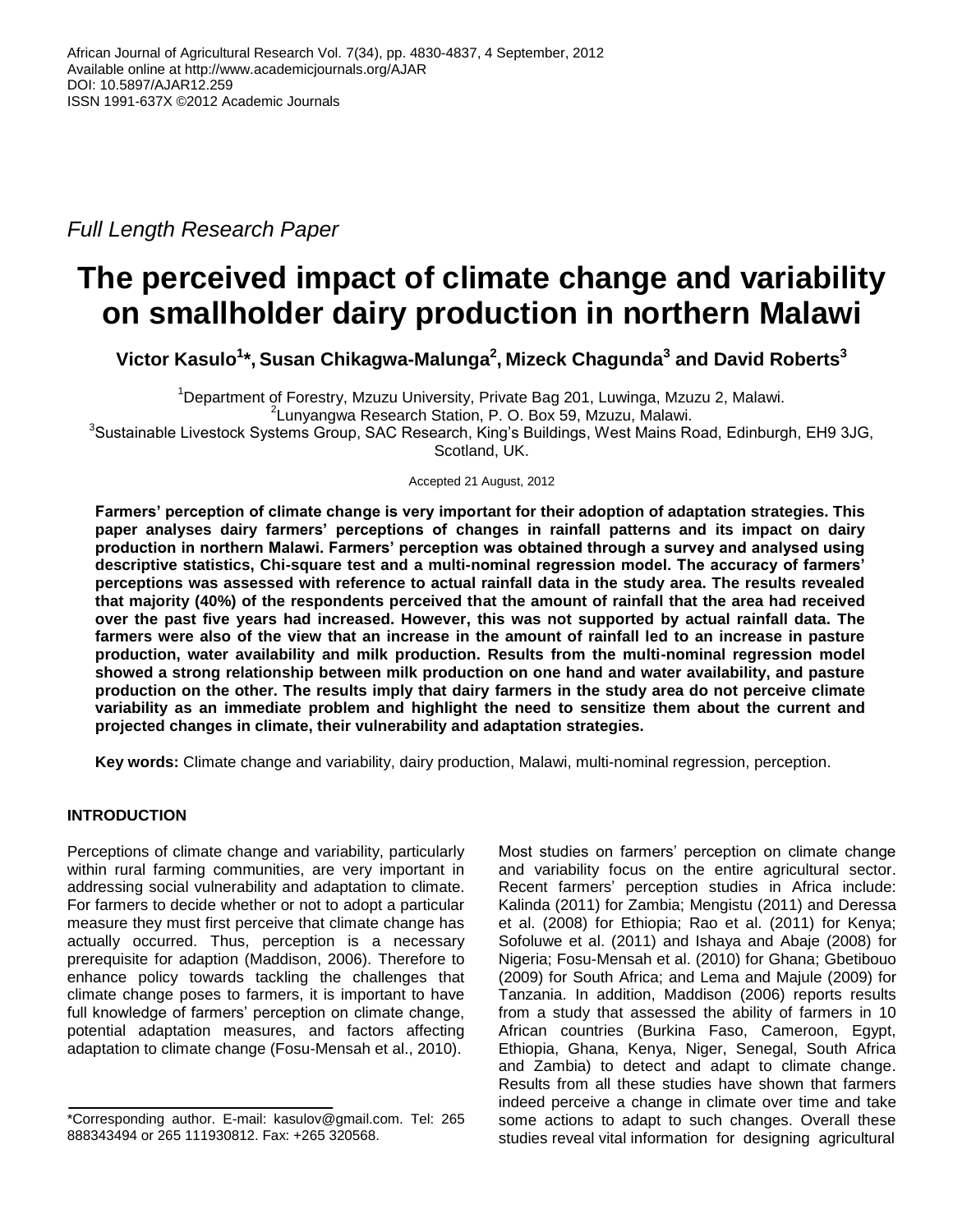innovation systems that deal with impacts of climate change and variability. Such interventions include provision of improved seeds, water supply (water harvesting), information on climate change, and provision of credit.

This paper however focuses on livestock farming in general and dairy production in particular. It is well acknowledged that dairy farming both contributes to and is affected by climate change. Dairy production plays a part in greenhouse gases (GHGs) emissions, particularly methane, which contributes to climate change (Siemes, 2008). Methane is by far the largest contributor to total GHG emissions from the dairy sector - accounting for over half of total emissions (FAO, 2010). While the livestock sector as a whole is responsible for 18% of total anthropogenic GHG emissions measured in carbon dioxide  $(CO_2)$  equivalent (FAO, 2006), global dairy production accounts for 4% of the total global anthropogenic GHG emissions (FAO, 2010). This figure includes emissions associated with milk production, processing and transportation, as well as the emissions from meat production from dairy-related culled and fattened animals. Thus, for sustainable dairy production, there is need to reducing GHGs emission from the dairy sector through improved feeding and manure management.

Dairy farming is vulnerable to climate change through increased temperatures and changes in rainfall patterns. These factors affect feed and water availability, animal health and breeds, and in turn milk production. Warmer and drier conditions increase the likelihood of heat stress in cattle. Heat stress adversely affects reproductive performance in dairy animals (Van den Bossche and Coetzer, 2008). There is normally a decrease in milk production for cows under heat stress (Chase, 2006). Changes in rainfall patterns affects pasture growth patterns thereby affecting the quality and quantity of both feed grains and fodder produced outside dairy areas. Droughts lead to water shortage which in turn leads to a decrease in milk production (Siemes, 2008).

There is also ample evidence that climate change and variability has an impact on livestock disease prevalence (Gale et al., 2008; Van den Bossche and Coetzer, 2008). Brückner (2008) gave three examples of disease outbreaks that are believed to be related to climate change: the unprecedented spread of Avian flue; the rapid spread of bluetongue across Europe; and the spread of Rift Valley Fever in parts of Africa which resulted from severe floods. The other consequence of climate change as highlighted by Hoffmann (2010) is the increased risk that geographically restricted rare breed populations have due to climatic disturbances. Breeding goals may therefore have to be adjusted to account for higher temperatures, lower quality diets and greater disease challenges. Breeds that are well adapted to such conditions may become more widely used (Hoffmann, 2010).

This paper analyses smallholder dairy farmers'

perceptions of changes in rainfall patterns and its impact on water availability, parasite and disease occurrences, pasture production, and milk production within Mzuzu Agricultural Development Division (Mzuzu ADD) in northern Malawi. Mzuzu ADD is one of the eight Agricultural Development Divisions in the country and comprises four districts. It has a cattle population of approximately 194,000 of which about 4,000 are dairy cattle (MZADD, 2010). The dairy population has been increasing overtime. For instance, the dairy herd increased from 3,328 in 2006/07 to 3,782 in 2009/10 (MZADD, 2007, 2010). The increase in dairy animals is in line with Government's policy in dairy production whose goal is to ensure adequate supply and consumption of milk and milk products.

Climate change models paint a bleak picture for Malawi. Global warming is projected to increase temperature by 2 to 3ºC by 2050, with a decline in rainfall and water availability (UNDP, 2007). Recent climate change projections over the southeastern southern Africa (including northern Malawi) predict shorter rainfall seasons associated with a later start to the season, earlier rainfall cessation, increases in mean dry spell length and reductions in rain day frequency (Tadross et al., 2007). Climate projections for the period 2010 to 2075 exhibit a decrease in mean cumulative rainfall over most parts of Malawi ranging from -4.8 to -0.7% in annual rainfall changes. The rainfall change is predicted to be worse in some parts of southern Malawi but with little change for most parts of the northern Malawi (Malawi Government, 2011). Indeed other empirical studies have shown that smallholder farmers in Malawi are experiencing changes in climate which is reducing productivity (Chadza and Tembo, 2012; Khamis, 2006). For instance changing rainfall patterns and higher temperatures have led to shorter growing season and farmers are forced to switch from local crop varieties to more expensive hybrid crops (Khamis, 2006).

#### **MATERIALS AND METHODS**

 $\overline{a}$ 

In order to establish the perceived changes in rainfall patterns and its impact on milk production by smallholder farmers within Mzuzu ADD, the study used qualitative data from a baseline survey of dairy farmers within the ADD. The survey was conducted in the three districts of Mzimba, Rumphi, and Nkhata-Bay. These districts are actively involved in dairy farming. Within the three sampled districts, 13 Extension Planning Areas (EPAs) were purposefully selected for the study. These EPAs were the ones that are actively involved in dairy farming, hence their selection for the study. In each EPA, simple random sampling was used to select the most actively participating milk bulking groups (MBGs<sup>1</sup>), dairy farming clubs, local institutions and individuals for the study. The sample that was selected in this study represented about 40% of

**<sup>1</sup>** MBGs are organized farmers producer groups operating collection, checking, cooling and selling of milk to processors on behalf of member farmers. Membership includes farmers that do not own dairy animals either because the animals died or because they are new waiting to receive calves from a 'passon' programme.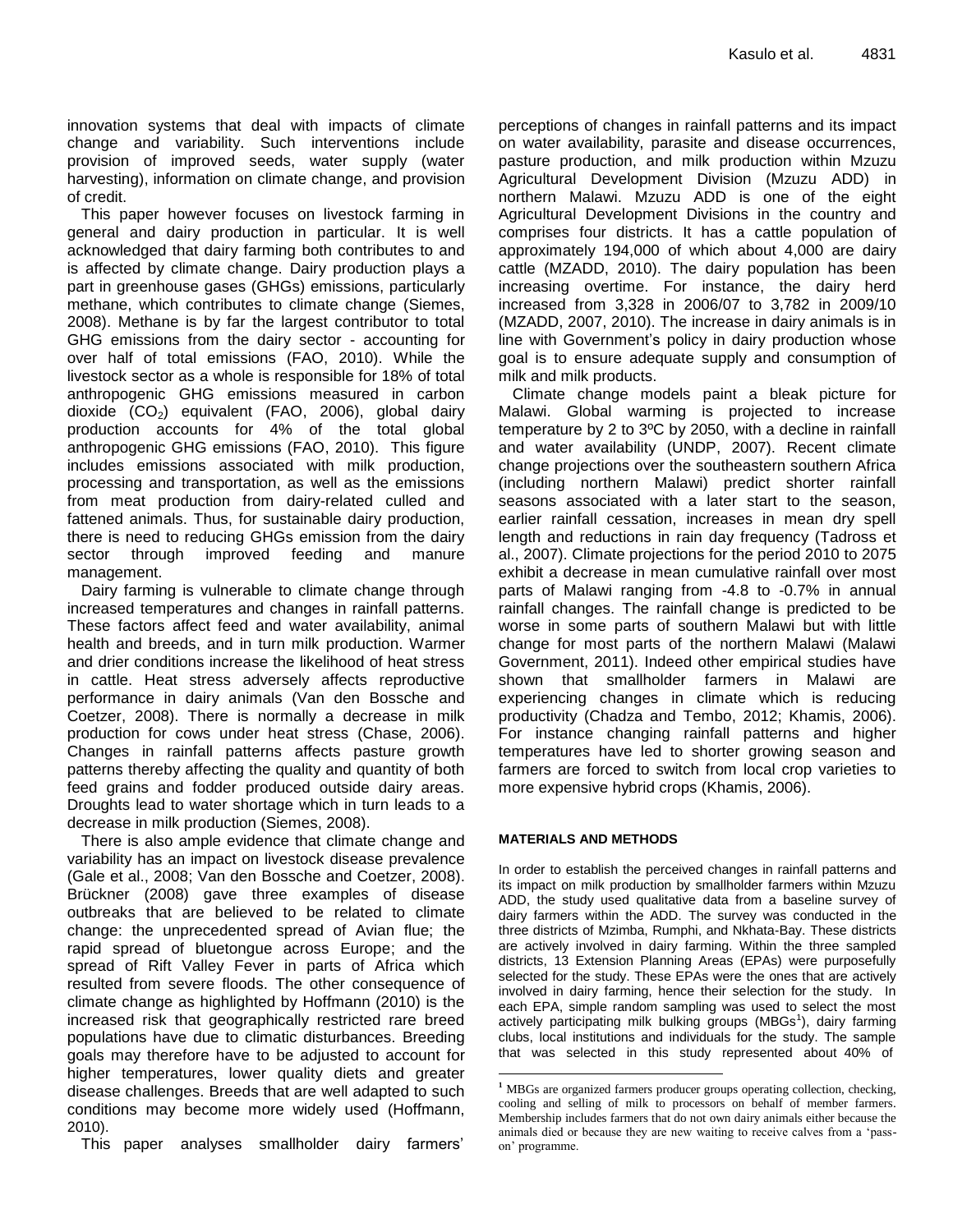approximately 700 households (DAHLD, 2005) participating in dairy farming activities in the ADD. Data was collected using household interviews. From the sample, only households that had dairy animals were selected for the study. Further, from the selected households, farmers who were present within their households were interviewed during the study.

A structured questionnaire with recall questions was used during data collection. The questionnaire was designed to capture information on socio-economic characteristics of the respondents and on six thematic areas of dairy farming namely: animal breeds, feeding and feed availability, animal health and services, animal housing, farmer networks and climate change. On climate variability, respondents were asked to indicate whether they had experienced any changes in the amount of rainfall over the past five years based on their memory of the intensity and distribution of rainfall. The five-year period was set because dairy production in the study area had tremendously expanded over that period, and as such most new farmers could not relate the impact of climate change to dairy production beyond that period.

A likert scale was used for the respondents to indicate whether the amount of rainfall had increased, decreased or remained constant over the five-year period. Apart from indicating their perceptions on change in rainfall pattern, respondents were also asked to mention the effects of those changes on dairy farming. In particular, respondents were asked to indicate their perceived effects of changes in rainfall on the following attributes of dairy farming: pasture production, disease occurrence, parasite occurrence, water availability and milk production.

Data collection was carried out from the  $5<sup>th</sup>$  to  $12<sup>th</sup>$  April 2009. A team of 12 researchers was involved in data collection. The researchers were divided into 3 groups of 4 members each: one of whom was a group leader. This team was trained for a day on how to administer the questionnaire and the questionnaire was pretested and modified based on practical experience. Field agricultural officers guided and introduced the research team to the appropriate households and respondents in each of the extension planning areas.

Data on perceived change in rainfall patterns and its impact on the selected attributes of dairy farming was initially analysed using the Statistical Package for Social Scientists (SPSS) version 11.5. Descriptive statistics such as percentages and frequencies were used for summarizing and presenting the results. Pearson Chi-Square  $(\chi^2)$  test was used to determine (at 5% significance level) the statistical significance of the differences in perceptions of changes in rainfall patterns among the dairy farmers. To assess the accuracy of the farmers' perceptions to changes in rainfall patterns, a comparison was made with published rainfall data (Government of Malawi, 2010) from four major meteorological stations of the study area covering the period from 2001 to 2010. The stations are Nkhata Bay (Mkondezi), Rumphi (Bolero), Mzimba (Mzuzu Airport) and Mzimba (Mzimba Aerodrome).

Rainfall data was analysed by calculating some basic descriptive statistics namely mean, minimum, maximum, standard deviation and correlation with time. In addition, rainfall trend and its significance were also analysed. Rainfall data was analysed using Microsoft Excel. Cross-tabulation was used to generate Pearson Chi-Square  $(\chi^2)$  values which were used to test any association between the farmers' perceived changes in rainfall pattern and changes in pasture production, disease occurrence, parasite occurrence, water availability and milk production.

Furthermore, a multi-nominal (logistic) regression model (Pallant, 2006) was used to analyse the farmers' perceived relationship between milk production and water availability, disease occurrence and pasture production. Milk production was coded as a categorical dependent variable with the following values:  $0 =$  decrease in milk production;  $1 = constant$  milk production; and  $2 = increase$  in milk production. Water availability, disease occurrences, and pasture production, were also coded as categorical independent variables

with the following values:  $0 =$  decrease:  $1 =$  constant: and  $2 =$ increase. SPSS was again used to run the logistic regression model.

## **RESULTS**

A total of 284 farmers were interviewed during this study. Of the total, 150 (52.8%) were female and 134 (47.2%) were male. In terms of farmers' perception on rainfall patterns, the results revealed that majority (40%) of the respondents indicated that the amount of rainfall that the area had received over the past five years had increased while 32% indicated that the amount of rainfall had decreased (Figure 1). A Chi-square  $(\chi^2)$  test showed that the differences in dairy farmers' perception of changes in rainfall pattern is statistically significant ( $\chi^2$  = 76.72; DF = 3; P-Value =  $0.001$ ) implying that it is unlikely that the differences in perceptions can be due to chance alone.

Analysis of published rainfall data from 2001 to 2010 in the study area showed that there is no statistically significant trend in the data except for Mzimba district which showed a significant decreasing trend ( $p = 0.02$ ). The correlation between rainfall and time is also weak and insignificant except for Mzimba district (correlation coefficient =  $-0.72$ ). Only Rumphi station produced a positive coefficient of correlation, nevertheless this correlation was weak and statistically insignificant (Table 1 and Figure 2). Thus, while the majority of the dairy farmers are of the opinion that rainfall in the study area is increasing; this cannot be supported by actual rainfall data.

Table 2 presents results of the perceived influence of changes in rainfall pattern on pasture production, disease occurrence, parasite occurrence, water availability and milk production. The results showed that majority of the respondents who noted that there was an increase in the amount of rainfall, felt that it led to an increase in pasture production (31.76%). A Chi-square  $(\chi^2)$  test showed a significant association between dairy farmers' perceptions of changes in rainfall patterns to changes in pasture production ( $\chi^2$  = 74.22, DF = 4 P-Value = 0.001). However, a Chi-square test at 5% level of significance showed no significant association between dairy farmers' perceptions of changes in rainfall patterns and changes in disease and parasite occurrences. The majority of the farmers who indicated that there was an increase in the amount of rainfall were of the view that it led to an increase in water availability (30.41%) and milk production (19.60%). There was a significant association between the perceived changes in rainfall pattern and analyzed the farmers' perceived relationship between milk production on one hand and water availability, disease occurrence, and pasture production on the other hand are presented in Table 3. The results showed a statistically significant relationship between a fall in milk production and a decrease in water availability ( $p =$ 0.019), constant water availability  $(p = 0.003)$ , and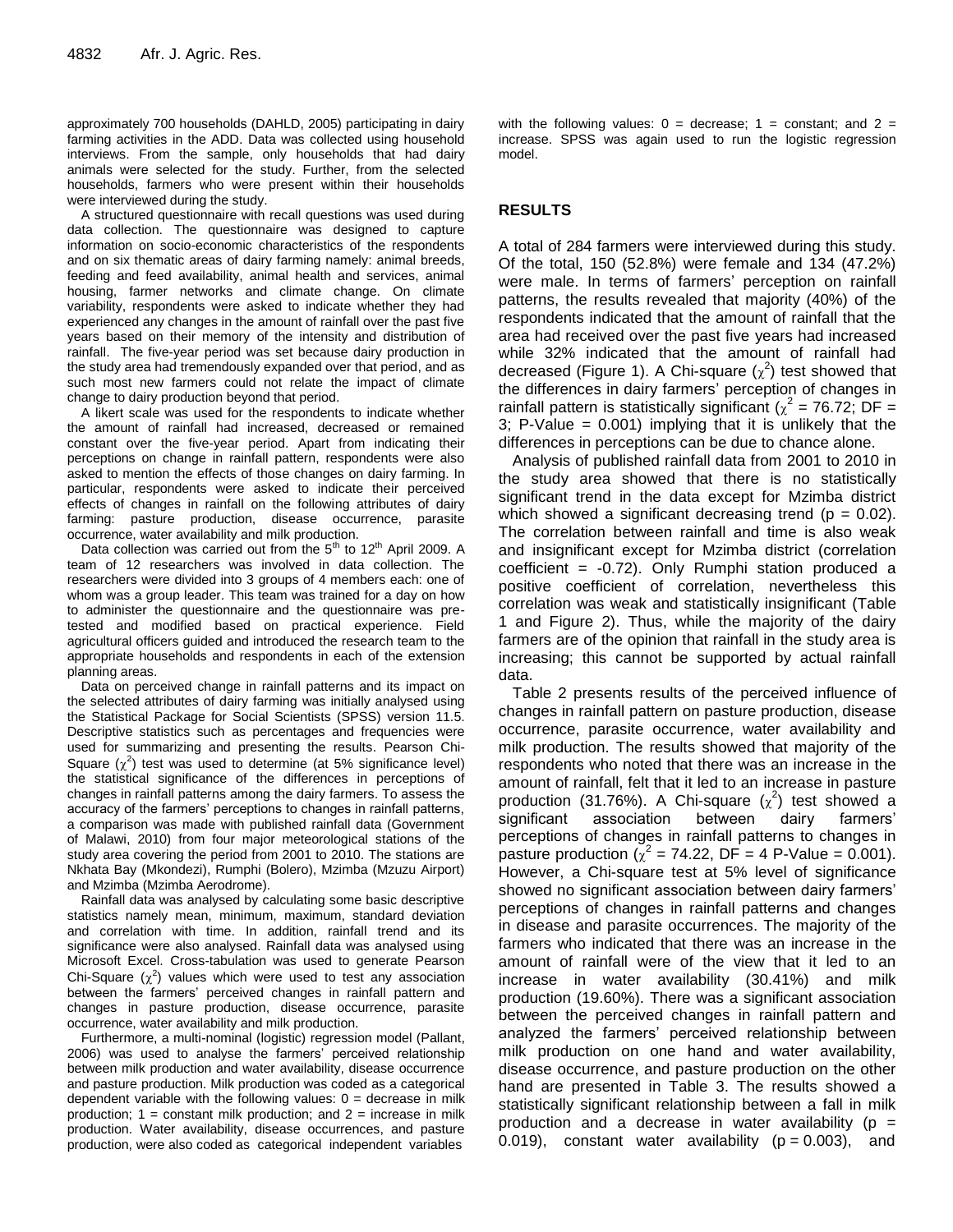

**Figure 1.** Perceptions of respondents on change in rainfall pattern over time  $(\chi^2 = 76.72; DF = 3; P - 1)$  $Value = 0.001$ ).

| Table 1. Analysis of rainfall data in the study area (2001 to 2010). |  |  |  |  |
|----------------------------------------------------------------------|--|--|--|--|
|----------------------------------------------------------------------|--|--|--|--|

|                               | <b>Rainfall data</b>                              |       |                          |                          |                                         |  |  |
|-------------------------------|---------------------------------------------------|-------|--------------------------|--------------------------|-----------------------------------------|--|--|
| <b>Meteorological station</b> | Mean<br><b>Standard</b><br>(mm)<br>deviation (mm) |       | Minimum rainfall<br>(mm) | Maximum rainfall<br>(mm) | <b>Correlation</b><br>(rainfall / time) |  |  |
| Nkhata Bay                    | 1625.7                                            | 223.1 | 1105                     | 1928                     | $-0.35$                                 |  |  |
| Rumphi                        | 685.5                                             | 88.5  | 477                      | 780                      | 0.32                                    |  |  |
| Mzuzu (airport)               | 1183.3                                            | 152.8 | 948                      | 1411                     | $-0.23$                                 |  |  |
| Mzimba                        | 839.8                                             | 164.3 | 621                      | 1171                     | $-0.72$                                 |  |  |

decrease in pasture production ( $p = 0.021$ ). Constant milk production resulted from constant water availability ( $p =$  $0.002$ ), and constant disease occurrences ( $p = 0.043$ ). Thus, the perceived relationship between constant water supply and milk production is mixed, in that constant water supply can lead to either constant or decrease in milk production.

The Cox and Snell R<sup>2</sup> and the Nagelkerke R<sup>2</sup> were 0.317 and 0.360, respectively; suggesting that between 32 and 36% of the variation in milk production was explained by the three variables. The percentage accuracy in classification was about 60%.

#### **DISCUSSION**

The perception of many farmers (40%) that there was an increase in the amount of rainfall over the past five years

has not been supported by actual rainfall data, particularly for Mzimba district which showed a statistically significant decreasing trend in rainfall over time. This is also not in line with climate projections for the region as presented by Tadross et al. (2007), UNDP (2007) and Malawi Government (2011) and empirical results by Khamis (2006) and Chadza and Tembo (2012). The results are also contrary to most findings from similar studies in Sub-Saharan Africa. For example, Gbetibouo (2009) in a study of farmers' perceptions and adaptations to climate change and variability in the Limpopo Basin – South Africa, show that farmers' perceptions about increasing temperature were in accordance with statistical records. Similarly, Rao et al. (2011) found that farmers in five districts of Eastern Province of Kenya were able to recollect past seasons fairly accurately especially the 'good' and 'poor' season which corroborated well with meteorological records. In the Nile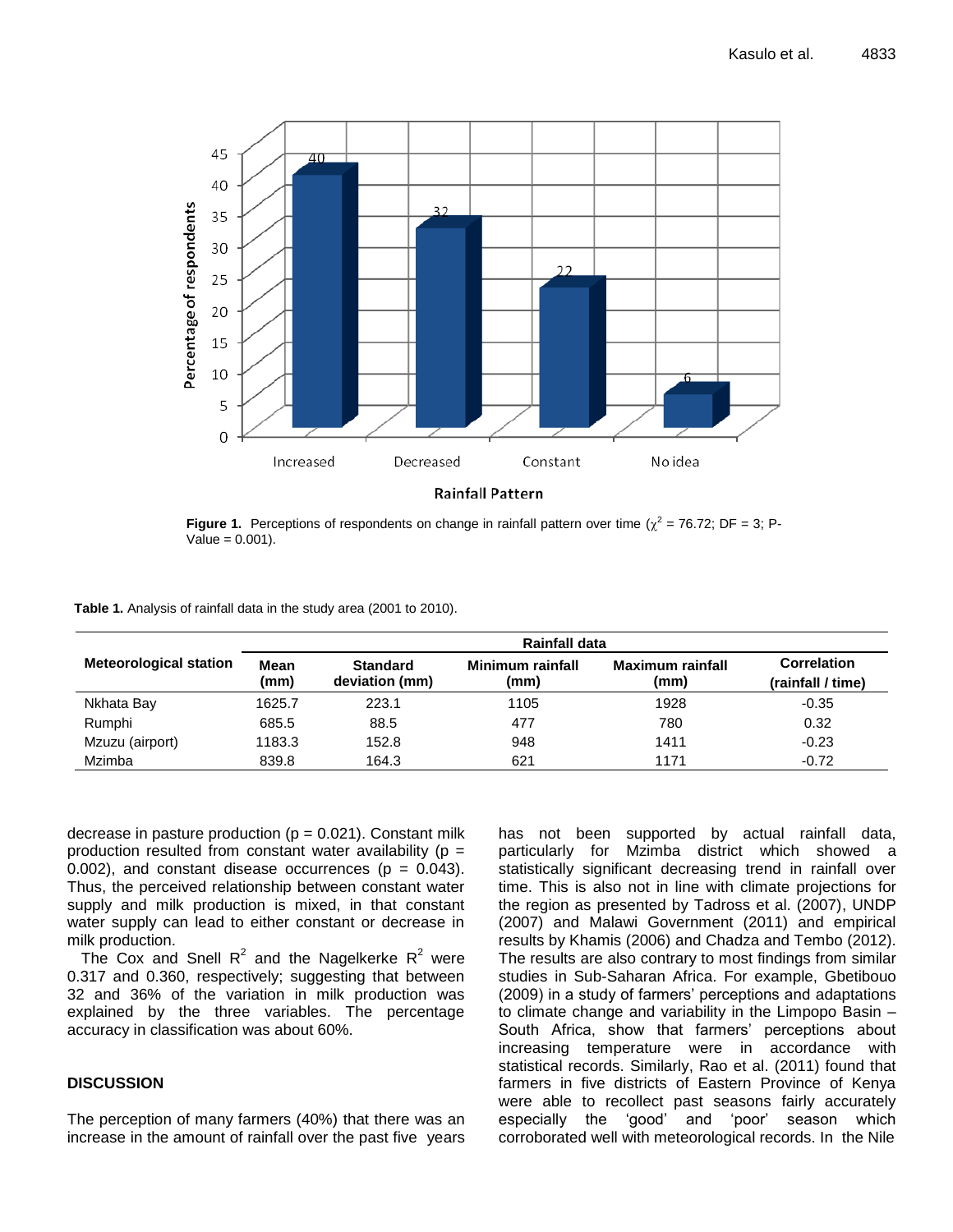

**Figure 2.** Rainfall trends in the study area (2001 to 2010).

Basin of Ethiopia and the semi arid areas of Tanzania, Deressa et al. (2008) and Lema and Majure (2009), respectively also found that farmers' perceptions with respect to changes in temperature and rainfall variability were in line with meteorological data.

The perceptions of dairy farmers in northern Malawi may have been influenced by the general increase in crop yield realized over the period and luck of extreme weather events related to climate change such as droughts and floods within the study area. The five-year period that farmers indicated their perceived changes in rainfall patterns covered a time that Malawi and the study area enjoyed bumper crop harvest due to favorable rains and successful implementation of an input subsidy programme by the Malawi Government. Since most farmers relate changes in rainfall pattern to crop yield, it may not be surprising to note that most farmers indicated that the amount of rainfall had increased over the bountiful five-year period. The results can also be explained by the fact that although the study area is climatically sensitive, it has not yet faced any extreme weather event associated with climate change and variability such as severe drought or flooding. Maddison (2006) notes that farmers' perception of climate change appear to hinge on experiences of such events. The studies reviewed in the foregoing were purposefully conducted in areas that were already experiencing climatic hazards, such as drought and floods, and as a

result it was easy for the farmers to relate those effects to changes in temperature or precipitation which corroborated well with meteorological data.

One limitation of the study is that no conclusion can be made regarding the farmers' perception on climate change. While climate variability is the short-term fluctuation (years to a few decades) in weather conditions, climate change is the long-term change (from decades to millions of years) in average weather patterns. Thus, the five-year period under which farmers were asked to state their perceived rainfall pattern was too short for climate change analysis. Indeed most studies that investigate farmers' perception on climate change target old and experienced farmers because they are better at distinguishing climate change from merely inter-annual variation of weather scenarios (Ishaya and Abaje, 2008). The five-year period was set because most of the dairy farmers have been in dairy farming for less than five years and as such they could not relate the impact of climate change to dairy production beyond this period.

Farmers' perception that an increase in rainfall would be associated with increases in pasture production, water availability and milk production is in agreement with literature (Siemes, 2008). However, the farmers had problems in establishing the association between changes in rainfall patterns and changes in disease and parasite occurrences because this relationship is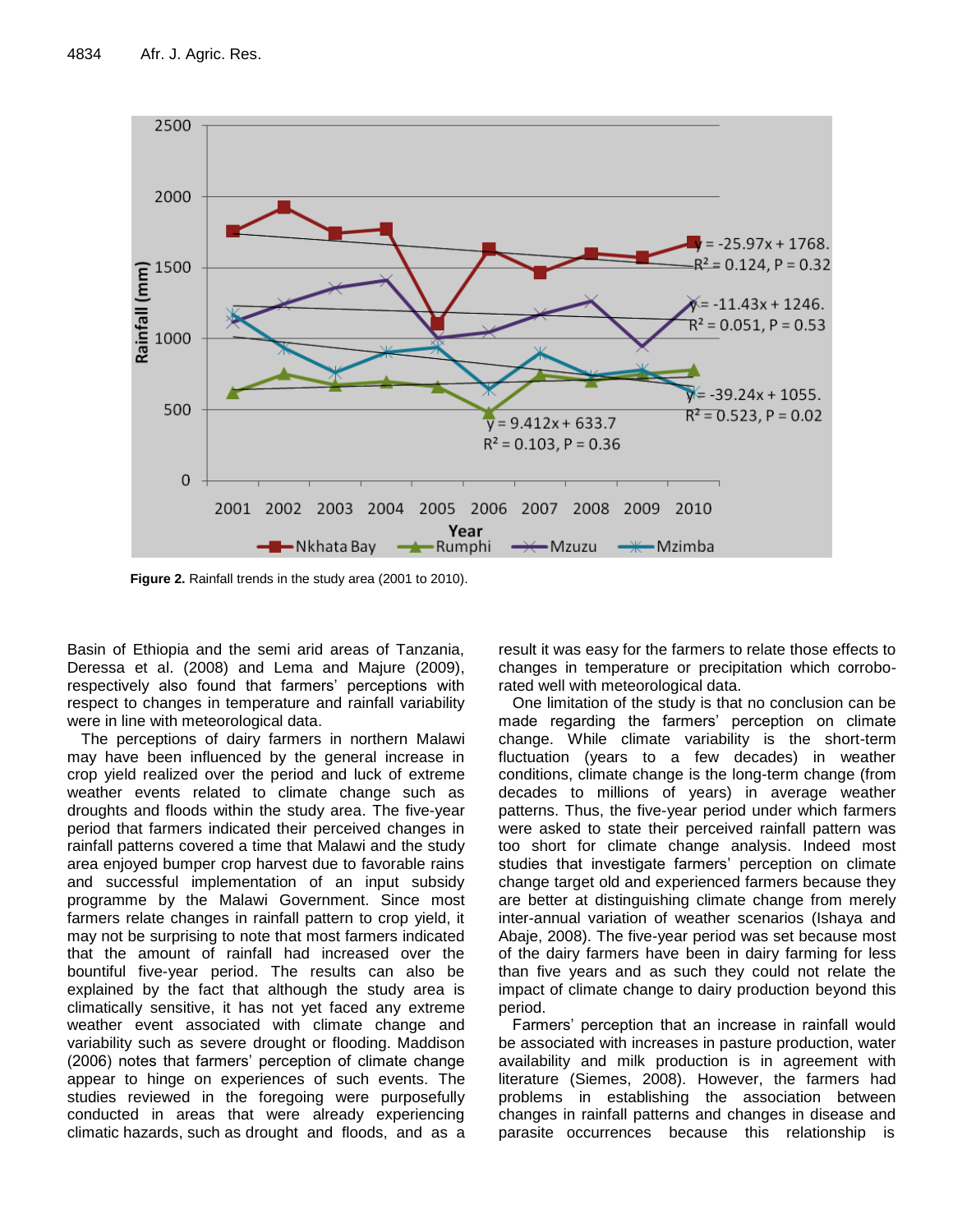| Effect on dairy farming attributes (%) |          | Perceived change in rainfall pattern (%) |                 |                 | $\chi^2$ value |                      |
|----------------------------------------|----------|------------------------------------------|-----------------|-----------------|----------------|----------------------|
|                                        |          | <b>Decrease</b>                          | <b>Constant</b> | <b>Increase</b> |                | P-value ( $DF = 4$ ) |
|                                        | Decrease | 24.32                                    | 3.38            | 4.05            |                |                      |
| Pasture production                     | Constant | 9.46                                     | 10.81           | 6.08            | 74.22          | 0.001                |
|                                        | Increase | 3.38                                     | 6.76            | 31.76           |                |                      |
|                                        | Decrease | 16.22                                    | 9.46            | 12.84           |                |                      |
| Disease occurrence                     | Constant | 12.84                                    | 6.08            | 9.46            | 9.32           | 0.054                |
|                                        | Increase | 8.11                                     | 5.41            | 19.59           |                |                      |
|                                        | Decrease | 18.24                                    | 10.14           | 13.51           |                |                      |
| Parasite occurrence                    | Constant | 12.16                                    | 4.05            | 11.49           | 8.39           | 0.078                |
|                                        | Increase | 6.76                                     | 6.76            | 16.89           |                |                      |
|                                        | Decrease | 13.51                                    | 2.70            | 2.70            |                |                      |
| Water availability                     | Constant | 18.24                                    | 12.84           | 8.78            | 50.91          | 0.001                |
|                                        | Increase | 5.41                                     | 5.41            | 30.41           |                |                      |
|                                        | Decrease | 17.57                                    | 10.81           | 14.86           |                |                      |
| Milk production                        | Constant | 11.49                                    | 3.38            | 7.43            | 9.83           | 0.043                |
|                                        | Increase | 8.11                                     | 6.76            | 19.59           |                |                      |

**Table 2.** Perceived effect of changes in the rainfall pattern on dairy farming.

#### **Table 3.** Perceived determinants of milk production.

| Change in milk<br>production | <b>Variable</b> | <b>B</b> value | Std. error | Wald   | P level | Exp(B) | 95% confidence interval for<br>exp. (B) |                    |
|------------------------------|-----------------|----------------|------------|--------|---------|--------|-----------------------------------------|--------------------|
|                              |                 |                |            |        |         |        | Lower bound                             | <b>Upper bound</b> |
|                              | Intercept       | $-0.821$       | 0.390      | 4.425  | 0.035   |        |                                         |                    |
|                              | Water = $0$     | 1.657          | 0.709      | 5.465  | 0.019   | 5.244  | 1.307                                   | 21.043             |
|                              | Water = $1$     | 1.842          | 0.622      | 8.768  | 0.003   | 6.309  | 1.864                                   | 21.351             |
| Decrease                     | Disease $= 0$   | $-0.676$       | 0.531      | 1.620  | 0.203   | 0.508  | 0.179                                   | 1.441              |
|                              | Disease $= 1$   | $-0.420$       | 0.603      | 0.485  | 0.486   | 0.657  | 0.201                                   | 2.144              |
|                              | Pasture $= 0$   | 1.427          | 0.617      | 5.352  | 0.021   | 4.167  | 1.244                                   | 13.964             |
|                              | Pasture $= 1$   | 0.246          | 0.611      | 0.162  | 0.687   | 1.279  | 0.386                                   | 4.233              |
| Constant                     | Intercept       | $-1.974$       | 0.578      | 11.670 | 0.001   |        |                                         |                    |
|                              | Water = $0$     | $-0.326$       | 1.048      | 0.097  | 0.756   | 0.722  | 0.093                                   | 5.630              |
|                              | Water = $1$     | 2.095          | 0.674      | 9.660  | 0.002   | 8.123  | 2.168                                   | 30.432             |
|                              | Disease $= 0$   | 0.387          | 0.688      | 0.316  | 0.574   | 1.472  | 0.383                                   | 5.666              |
|                              | Disease $= 1$   | 1.437          | 0.710      | 4.092  | 0.043   | 4.207  | 1.046                                   | 16.926             |
|                              | Pasture $= 0$   | 1.063          | 0.724      | 2.159  | 0.142   | 2.896  | 0.701                                   | 11.958             |
|                              | Pasture $= 1$   | $-0.654$       | 0.709      | 0.850  | 0.357   | 0.520  | 0.130                                   | 2.088              |

The reference category is: Increase. Results for water  $= 2$ , disease  $= 2$ , and pasture  $= 2$  have not been presented because they are redundant.

complex. Nevertheless an increase in rainfall due to climate change is normally associated with an increase in vector-borne and non-vector-borne diseases prevalence (Van den Bossche and Coetzer, 2008).

Results from the multi-nominal regression model confirm the perception that there is a strong relationship between milk production on one hand and water availability, and pasture production on the other. In an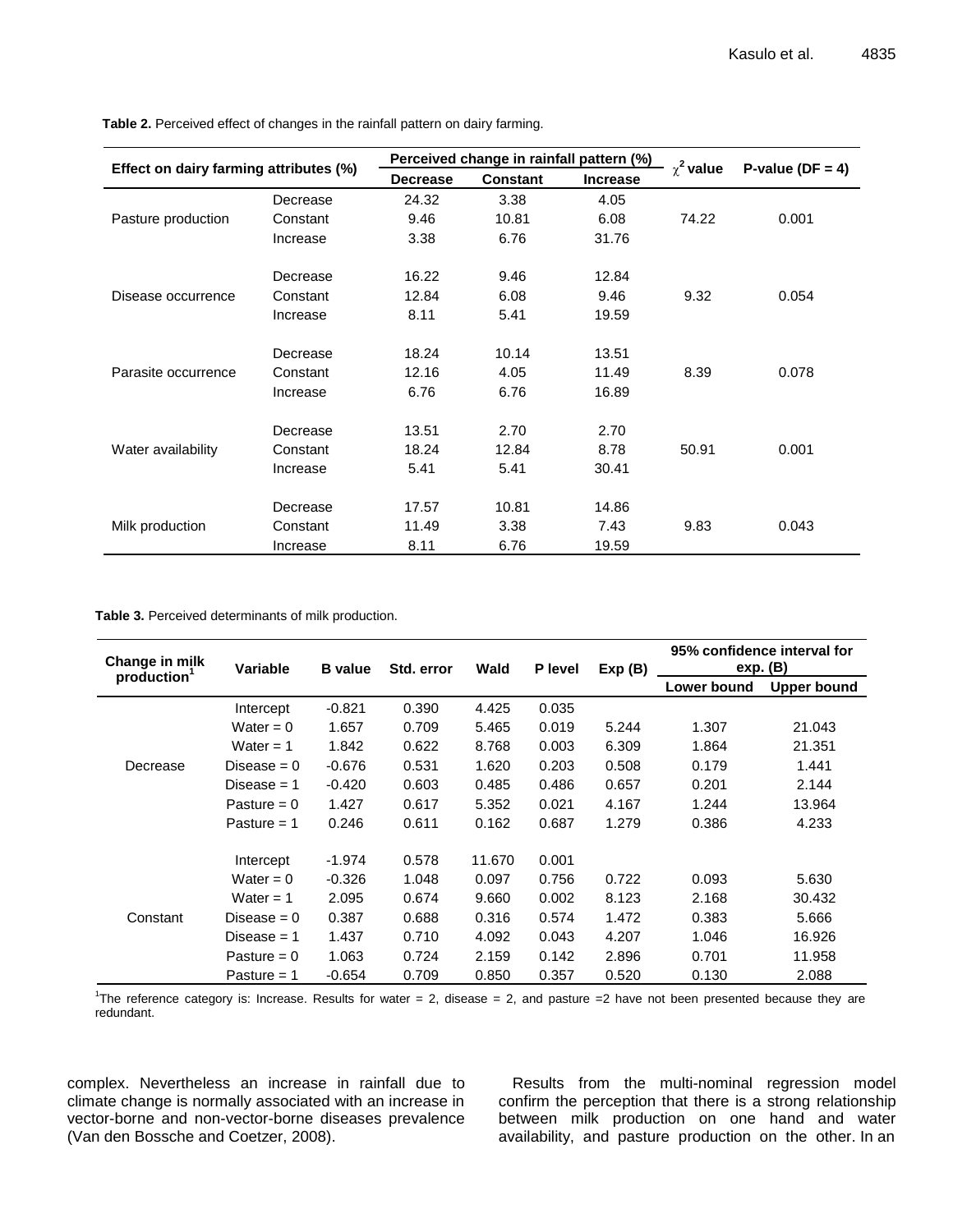assessment of the constraints that affect smallholder dairy farmers in the northern region of Malawi, Tebug et al. (2012) found that feed shortage was one of the important limitations to smallholder dairy farming in the region. This has an important implication for the development of adaptation strategies because shortage of feed could be exacerbated with climate change.

Overall, results from this study show that dairy farmers in the study area do not perceive climate variability as an immediate problem. However, they are able to envisage the impact of any change to milk production when it occurs. The farmers' perception on climate variability is not supported by meteorological data which not only shows a significant decline in average rainfall for Mzimba district (Government of Malawi, 2010) but also predicts a decrease in mean cumulative rainfall in northern Malawi (Malawi Government, 2011) and shorter growing seasons (Tadross et al., 2007). As Maddison (2006) concludes, if farmers' perception of climate change does not correspond to evidence of change provided by data from nearby meteorological stations then the farmers reveal themselves to be in dire need of help. Considering the possible negative effects of climate change and variability on livestock production in general and dairy production in particular, it would be important to sensitize the communities in the study area about the current and projected changes in climate. In addition it would be fundamental to identify and analyse the effects of such changes on dairy production in the study area and other related areas and provide appropriate adaptation methods. Thus, there is need for further studies in the vulnerability and adaptation of smallholder dairy farmers to climate change in the area. The adaptation studies may consider the development and utilisation of improved breeds and alternative sources of animal feed and water to match the evolution in farming systems arising from climate change. In developing these technologies and alternatives, it would be important to ensure that they suite local conditions in order to be beneficial and relevant to the dairy farming communities.

### **ACKNOWLEDGEMENTS**

We thank the Department for International Development (DFID) through the Development Partnership for Higher Education programme under the British Council for funding this research. We also thank the two anonymous reviewers who provided helpful suggestions and comments on the earlier version of this manuscript.

#### **REFERENCES**

- Bruckner G (2008). Climate change a threat for animal health. [www.sustainabledairyfarming.com] Retrieved on 05/01/10.
- Chadza W, Tembo D (2012). Climate Change Scoping Study Report, ActionAid International Malawi, Lilongwe.
- Chase LE (2006). Climate Change Impacts on Dairy Cattle. Climate Change and Agriculture: Promoting Practical and Profitable Responses program. [www.climateandfarming.org.] Retrieved on 05/01/10.
- Deressa T, Hassan RM, Alemu T, Ysuf M, Ringler C (2008). Analyzing the determinants of farmers' choice of adaptation methods and perceptions of climate change in the Nile Basin of Ethiopia. IFPRI Discussion Paper 00798.
- Department of Animal Health and Livestock Development (DAHLD) (2005). Department of Animal Health and Livestock Development Annual Report 2004/2005. Ministry of Agriculture and Food Security, Lilongwe.
- FAO (2006). Livestock's long shadow: environmental issues and options. Rome: Food and Agriculture Organization.
- FAO (2010). Greenhouse gas emissions from the dairy sector: A life cycle assessment. Rome: Food and Agriculture Organization.
- Fosu-Mensah BY, Vlek PLG, Manschadi AM (2010). Farmers' Perception and Adaptation to Climate Change; A Case Study of Sekyedumase District in Ghana. Tropentag, September 14-16, 2010, Zurich.
- Gale P, Adkin A, Drew T, Wooldridge M (2008). Predicting the impact of climate change on livestock disease in Great Britain. Veterinary Record 162:214-215 doi:10.1136/vr.162.7.214.
- Gbetibouo GA (2009). Understanding Farmers' Perceptions and Adaptations to Climate Change and Variability: The Case of the Limpopo Basin, South Africa. IFPRI Discussion Paper 00849.
- Government of Malawi (2010). Statistical Yearbook 2010. National Statistical Office, Zomba [www.nso.malawi.net]. Retrieved on 12/07/12.
- Hoffmann I (2010). Climate change and the characterization, breeding and conservation of animal genetic resources. Anim. Genet. 41:32- 46.
- Ishaya S, Abaje IB (2008). Indigenous people's perception on climate change and adaptation strategies in Jema'a local government area of Kaduna State, Nigeria. J. Geogr. Reg. Plann. 1(8):138-143.
- Kalinda TH (2011). Smallholder farmers' perceptions of climate change and conservation Agriculture: Evidence from Zambia. J. Sustain. Dev. 4(4):73-85.
- Khamis M (2006). Climate change and smallholders in Malawi: Understanding poor people's experiences in climate change adaptation. A report by Action Aid International.
- Lema MA, Majule AE (2009). Impacts of climate change, variability and adaptation strategies on agriculture in semi arid areas of Tanzania: The case of Manyoni District in Singida Region, Tanzania. Afr. J. Environ. Sci. Technol. 3(8):206-218.
- Maddison D (2006). The Perception of and Adaptation to Climate Change in Africa. CEEPA Discussion Paper No. 10. Centre for Environmental Economics and Policy in Africa. University of Pretoria, Pretoria, South Africa.
- Malawi Government (2011). The Second National Communication of Malawi. Environmental Affairs Department, Ministry of Natural Resources, Energy and Environment, Lilongwe, Malawi.
- Mengistu DK (2011). Farmers' perception and knowledge of climate change and their coping strategies to the related hazards: Case study from Adiha, Central Tigray, Ethiopia. Agric. Sci. 2(2):138-145.
- Mzuzu Agricultural Development Division (MZADD) (2007). Agricultural Produce Estimates 2006/07: First Round. Ministry of Agriculture and Food Security, Mzuzu Agricultural Development Division – Mzuzu.
- Mzuzu Agricultural Development Division (MZADD) (2010). Agricultural Produce Estimates 2009/10: First Round. Ministry of Agriculture and Food Security, Mzuzu Agricultural Development Division – Mzuzu.
- Pallant J (2006). SPSS Survival Manual: A step by step guide to data analysis using SPSS for Windows (Version 12). Open University Press: Berkshire UK.
- Rao KPC, Ndegwa WG, Kizito K, Oyoo A (2011). Climate variability and change: Farmer perceptions and understanding of intra-seasonal variability in rainfall and associated risk in semi-arid Kenya. Exp. Agric. 47(2):267-29.
- Siemes H (2008). Climate change Dairy sector will take the bull by the horns. [www.sustainabledairyfarming.com] Retrieved on 05/01/10.
- Sofoluwe NA, Tijani AA, Baruwa OI (2011). Farmers' perception and adaptation to climate change in Osun State, Nigeria. Afr. J. Agric.